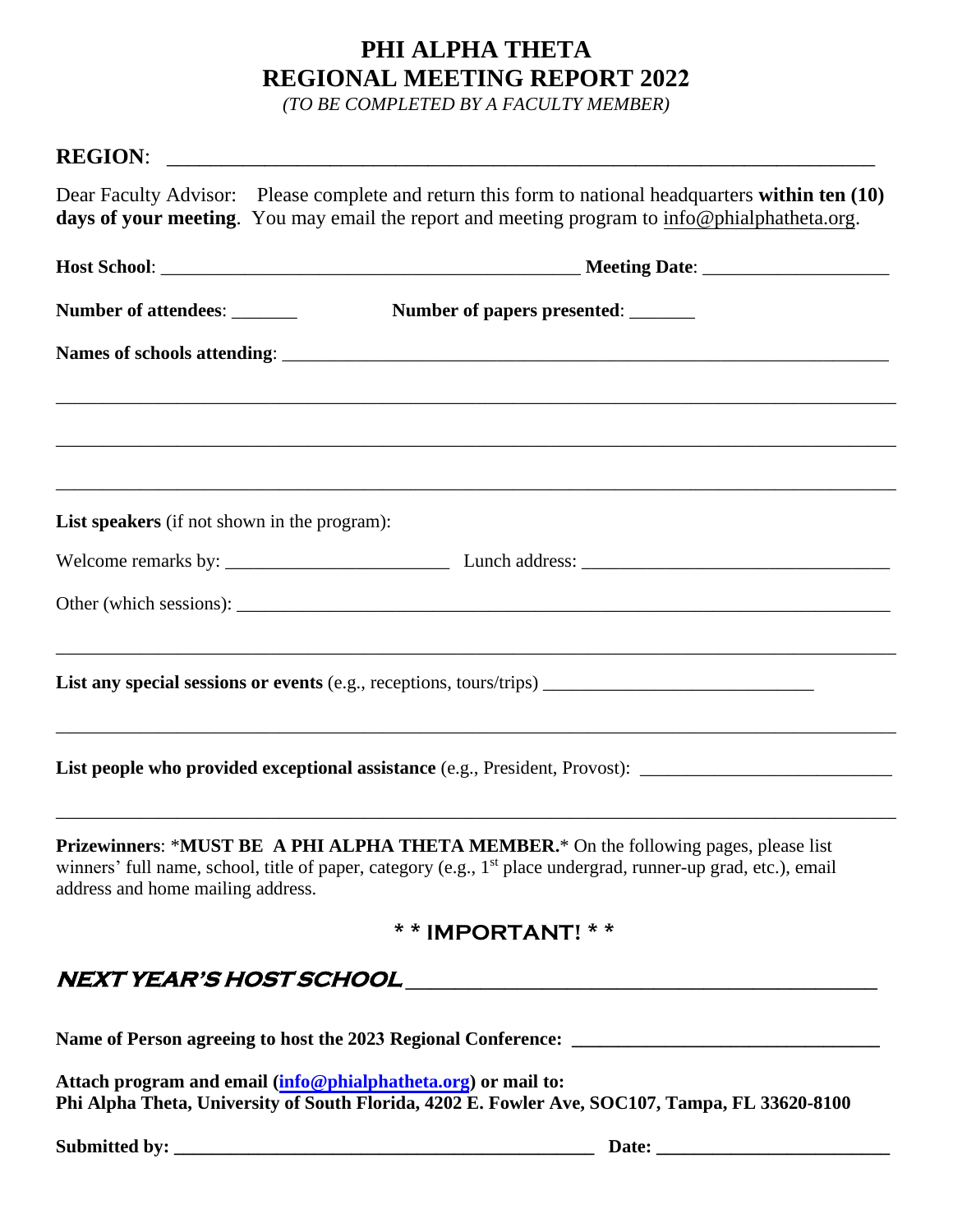## **List of Prizewinners**

## *\*MUST BE A PHI ALPHA THETA MEMBER\**

| 1.               | Student's full name:                                                                                                                                                                                                                               |
|------------------|----------------------------------------------------------------------------------------------------------------------------------------------------------------------------------------------------------------------------------------------------|
|                  | Student's school:                                                                                                                                                                                                                                  |
|                  |                                                                                                                                                                                                                                                    |
|                  | Title of student's paper:<br><u> 1989 - Johann Stoff, Amerikaansk politiker († 1908)</u>                                                                                                                                                           |
|                  |                                                                                                                                                                                                                                                    |
|                  | Student's email address:<br><u> 1980 - Johann Barn, mars ann an t-Amhain Aonaichte ann an t-Amhain Aonaichte ann an t-Amhain Aonaichte ann an</u>                                                                                                  |
|                  | Student's home mailing address:<br><u> 1980 - Johann Barn, fransk politik formuler (d. 1980)</u>                                                                                                                                                   |
| $\overline{2}$ . | ,我们也不会有什么?""我们的人,我们也不会有什么?""我们的人,我们也不会有什么?""我们的人,我们也不会有什么?""我们的人,我们也不会有什么?""我们的人<br>Student's full name:                                                                                                                                           |
|                  | Student's school:<br>the control of the control of the control of the control of the control of the control of the control of the control of the control of the control of the control of the control of the control of the control of the control |
|                  |                                                                                                                                                                                                                                                    |
|                  | Title of student's paper:<br><u>and the contract of the contract of the contract of the contract of the contract of the contract of the contract of</u>                                                                                            |
|                  |                                                                                                                                                                                                                                                    |
|                  | Student's email address:<br><u> 1980 - Jan Samuel Barbara, martin da shekara 1980 - An tsara 1980 - An tsara 1980 - An tsara 1980 - An tsara</u>                                                                                                   |
|                  | Student's home mailing address:<br><u> 1980 - Andrea Barbara, amerikan basar dan berasal dalam berasal dalam berasal dalam berasal dalam berasal da</u>                                                                                            |
|                  |                                                                                                                                                                                                                                                    |
| 3.               | Student's full name:                                                                                                                                                                                                                               |
|                  | Student's school:<br><u> 1980 - Johann Barn, mars ann an t-Amhain Aonaich an t-Aonaich an t-Aonaich an t-Aonaich an t-Aonaich an t-Aon</u>                                                                                                         |
|                  |                                                                                                                                                                                                                                                    |
|                  | Title of student's paper:                                                                                                                                                                                                                          |
|                  |                                                                                                                                                                                                                                                    |
|                  | Student's email address:<br><u> 1980 - Johann Stoff, deutscher Stoffen und der Stoffen und der Stoffen und der Stoffen und der Stoffen und de</u>                                                                                                  |
|                  | Student's home mailing address:<br><u> 1980 - Johann Stoff, deutscher Stoffen und der Stoffen und der Stoffen und der Stoffen und der Stoffen und de</u>                                                                                           |